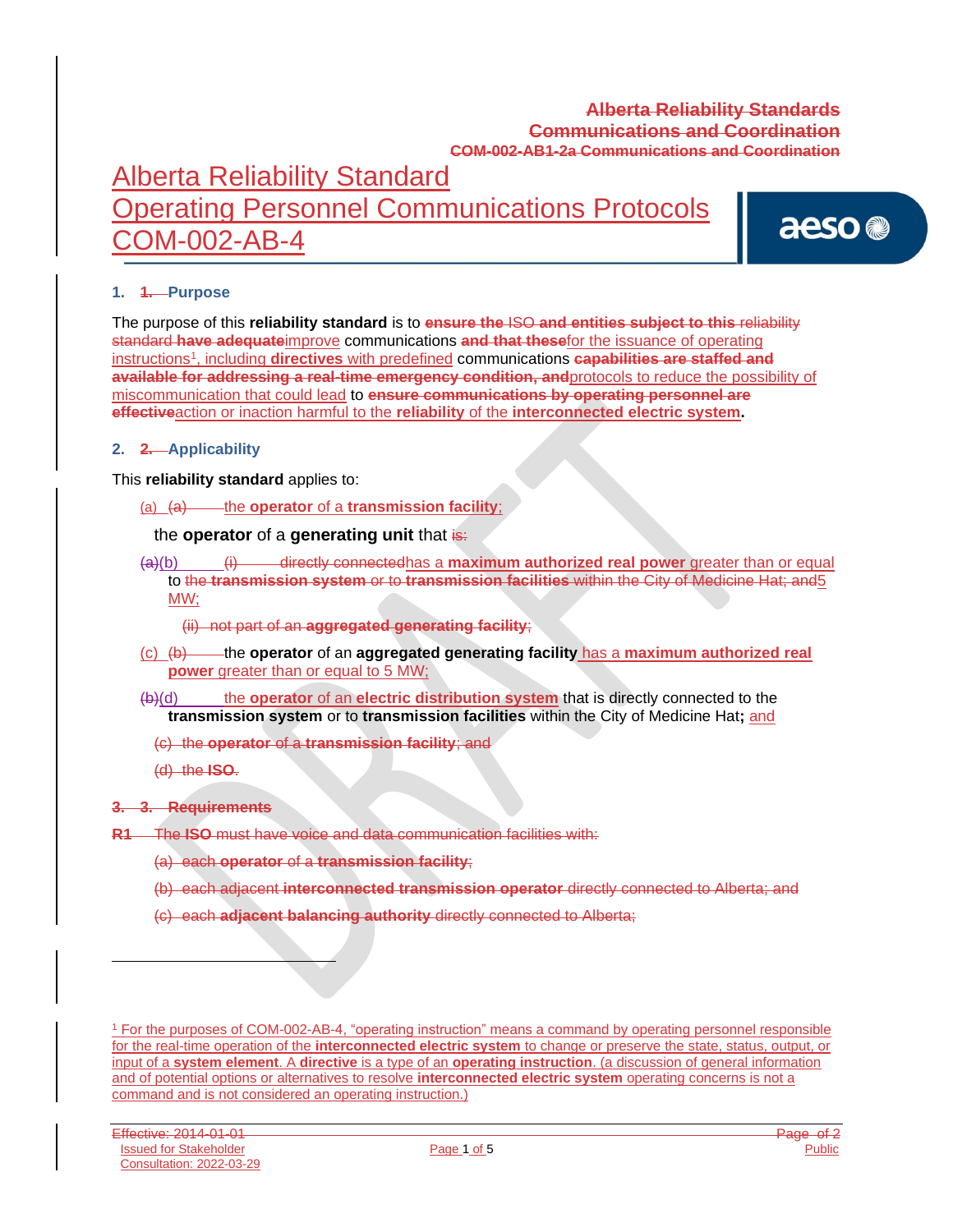# Alberta Reliability Standard Operating Personnel Communications Protocols COM-002-AB-4

aeso<sup>®</sup>

**R2** The **operator** of a **transmission facility** must have voice and data communication facilities with:

(a) each adjacent **operator** of a **transmission facility**;

(b) each adjacent **interconnected transmission operator** directly connected to Alberta; and

(c) the **ISO**.

**R3** Each **operator** of a **generating unit** and each **operator** of an **aggregated generating facility** must have voice and data communication facilities with:

(a) each **operator** of a **transmission facility** to which it is directly connected; and

 $\left(\frac{c}{c}\right)(e)$  the **ISO**.

**3.** R4**Requirements**

- **R1** The **ISO,** and each **operator** of a **transmission facility,** must develop documented communication protocols for its operating personnel that issue or receive operating instructions, including **directives**. The protocols must, at a minimum:
	- **R1.1** require its operating personnel that issues or receives an oral or written operating instruction to use the English language;
	- **R1.2** require its operating personnel that issues an oral two-party, person-to-person operating instruction to take one of the following actions:
		- (a) confirm the receiver's response if the repeated information is correct;
		- (b) reissue the operating instruction if the repeated information is incorrect or if requested by the receiver; or
		- (c) take an alternative action if a response is not received or if the operating instruction was not understood by the receiver.
	- **R1.3** require its operating personnel that receives an oral two-party, person-to-person operating instruction to take one of the following actions:
		- (a) repeat, not necessarily verbatim, the operating instruction and receive confirmation from the issuer that the response was correct; or
		- (b) request that the issuer reissue the operating instruction;
	- **R1.4** require its operating personnel that issues a written or oral single-party to multiple-party burst operating instruction to confirm or verify that the operating instruction was received by at least one receiver of the operating instruction;
	- **R1.5** specify the instances that require time identification when issuing an oral or written operating instruction and the format for that time identification; and
	- **R1.6** specify the nomenclature for **system elements** when issuing an oral or written operating instruction.
- **R2** The **ISO** and each **operator** of a **transmission facility** must conduct initial training for each of its operating personnel responsible for the real-time operation of the **interconnected electric system**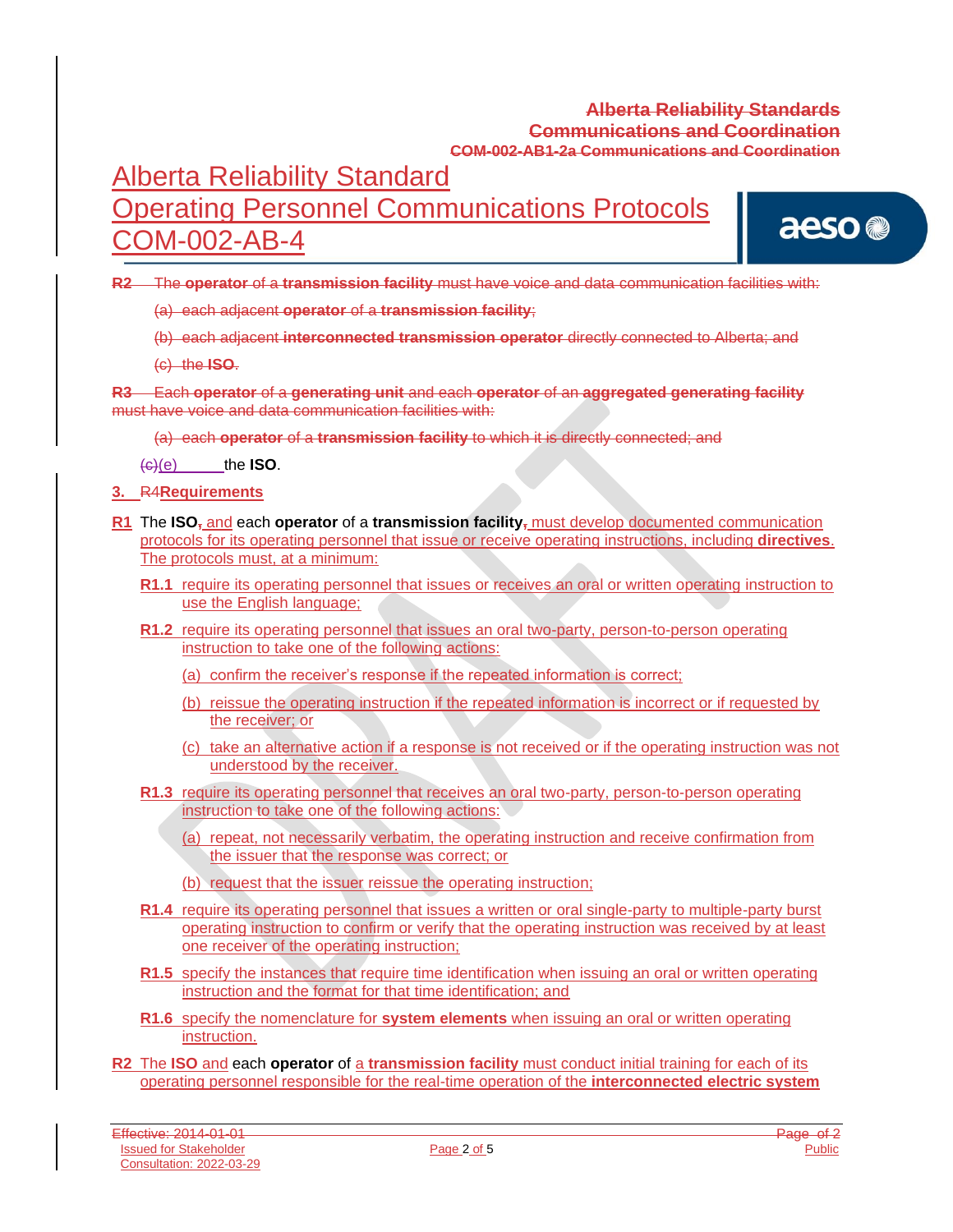# Alberta Reliability Standard Operating Personnel Communications Protocols COM-002-AB-4

aeso<sup>®</sup>

on the documented communications protocols developed in accordance with requirement R1 prior to that individual **operator** issuing an operating instruction, including **directives**.

**R3** Each **operator** of an **electric distribution system**, **operator** of a **generating unit**, and the **operator** of an **aggregated generating facility and each** operator **of a** generating unit **must have personnel available for all hours of the** day**, seven (7)** days **a week, to receive and respond to any voice or data communication regarding a real-time** system emergency **condition via the** must conduct initial training for each of its operating personnel who can receive an oral two-party, person-to-person operating instruction prior to that individual **operator** receiving an oral two-party, person-to-person operating instruction, including **directives**, to either:

- (a) repeat, not necessarily verbatim, the operating instruction and receive confirmation from the issuer that the response was correct; or
- (b) request that the issuer reissue the operating instruction.

**R4** The **ISO** and each **operator** of a **transmission facility** must at least once every 12 **months**:

- **R4.1** assess adherence to the documented communications protocols in requirement R1 by its operating personnel that issue or receive operating instructions, including **directives**, provide feedback to those operating personnel, and take corrective action, as deemed appropriate by the entity, to address deviations from the documented protocols; and
- **R4.2** assess the effectiveness of its documented communications protocols in requirement R1 for its operating personnel that issue or receive operating instructions, include **directives**, and modify its documented communication **facilities as identified in requirements R1 through R3**protocols, as necessary.

R5 **The** ISO must notify all potentially affected adjacent **interconnected transmission operators** and **adjacent balancing authorities** through predetermined communication paths:

- (a) of any threat to the **reliability** of the **interconnected electric system**; or
- (b) if the **ISO** anticipates shedding **firm load**.
- R6 **The** ISO **must**, when issuing **a verbal**an oral two-party, person-to-person **directive**, **do so in a clear, concise and definitive manner, identify the instruction as a** directive**, and**excluding written or oral single-party to multiple-party burst **directives**, must either:
	- (a) **if the recipient of**confirm the receiver's response if the repeated information is correct (in accordance with requirement R6);
	- (b) reissue the **directive** if the repeated information is incorrect or if requested by the receiver; or
	- (c) take an alternative action, if a response is not received or if the **directive does**was not **respond**understood by **repeating** the **information in the**receiver.
- **R6** Each **operator** of an **electric distribution system**, **operator** of a **generating unit**, **operator** of an **aggregated generating facility,** and **operator** of **transmission facility** that receives an oral twoparty, person-to-person **directive**, then the **ISO**excluding written or oral single-party to multiple-party burst **directives**, must request the recipient to either: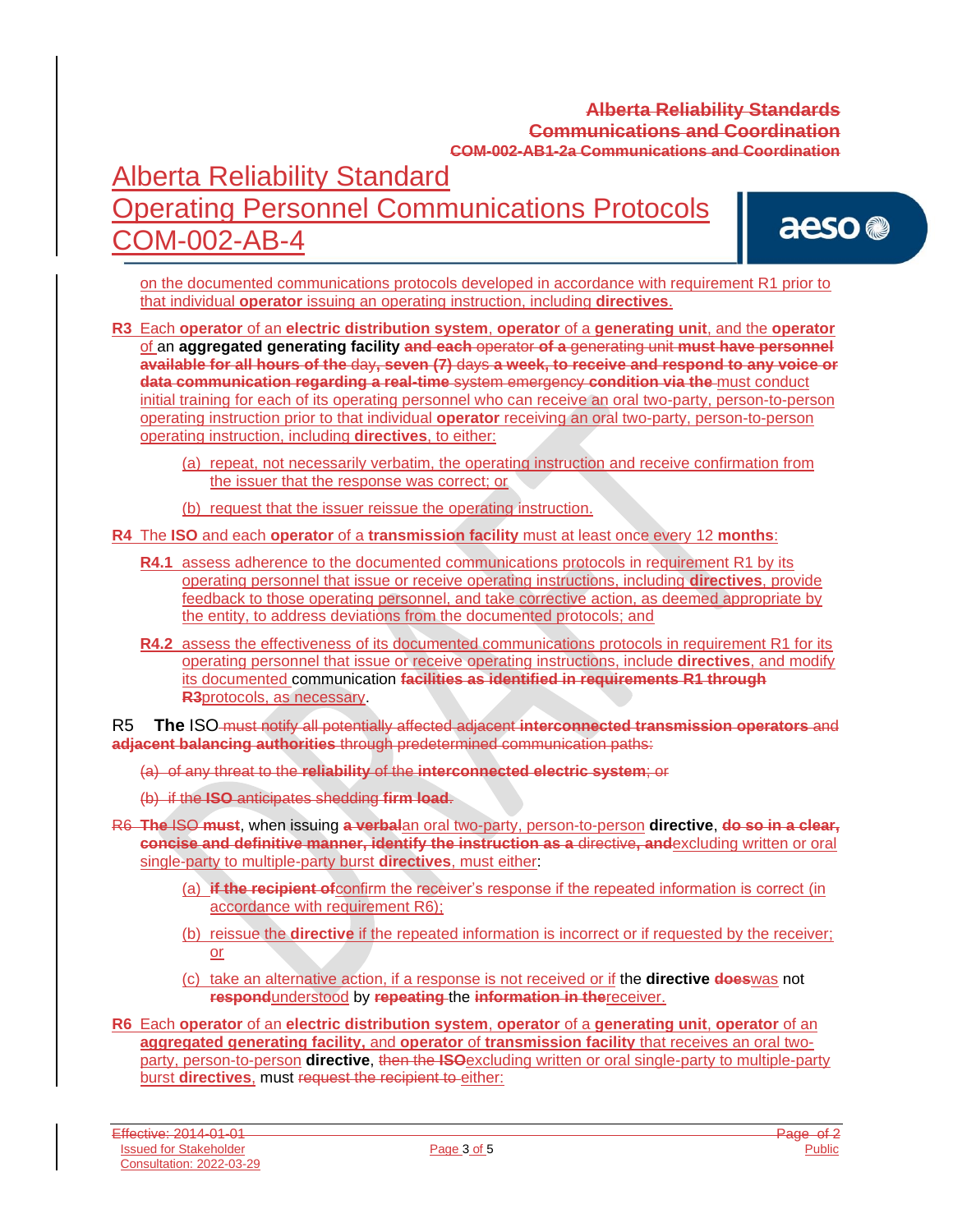# Alberta Reliability Standard Operating Personnel Communications Protocols OM-002-AB-4

aeso<sup>®</sup>

- (a) repeat the information in, not necessarily verbatim, the **directive**; and receive confirmation from the issuer that the response was correct, or
- (b) ifrequest that the information in the response is not correct, the **ISO** must repeatissuer reissue the **directive**.
- **R7** The **ISO** that issues a written or oral single-party to resolve any misunderstandings; andmultiple-party burst **directive** must confirm or verify that the **directive** was received by at least one receiver of the **directive**.

(a) if the information is repeated correctly, the **ISO** must acknowledge this to the recipient.

4.

#### **4. Measures**

The following measures correspond to the requirements identified in section 3 of this **reliability standard**. For example, MR1 is the measure for requirement R1.

- **MR1** Evidence of having **voice and data**developed documented communication **facilities**protocols for operating personnel that issue or receive operating instructions, including **directives** as required in requirement R1 exists. Evidence may include **a list of**documented communication **facilities**protocols or other equivalent evidence **that confirms that the communications have been provided**.
- **MR2** Evidence of **having voice and data communications**conducting initial training for each of its operating personnel for the real-time operation of the **interconnected electric system** as required in requirement R2 exists. Evidence may include **a list of communication facilities**initial training records, such as dated class rosters, training certificates, lesson plans, course materials, or other equivalent evidence **that confirms that the communications have been provided**.
- **MR3** Evidence of **having voice and data communications**conducting initial training for operating personnel who can receive an oral two-party, person-to-person operating instruction, including **directives** as required in requirement R3 exists. Evidence may include **a list of communication facilities**initial training records, such as dated class rosters, training certificates, lesson plans, course materials, or other equivalent evidence **that confirms that the communications have been provided**.
- **MR4** Evidence of having personnel available**MR4** Evidence of assessing the adherence to and effectiveness of the documented communication protocols in requirement R1 as required in requirement R4 exists. Evidence may include **operator** logs, timesheets, on-call lists or shift schedulesdocumented assessments, dated **operator** logs or other evidence of feedback, corrective actions taken, modified documented communication protocols, or other equivalent evidence.
- **MR5** Evidence of notifying entitiesconfirming receiver's response, reissuing the **directive**, or taking an alternative action as required in requirement R5 exists. Evidence may include **operator** logs or dated and time-stamped voice recordings, dated and time-stamped transcripts of voice recordings, dated **operator** logs, or other equivalent evidence.
- **MR6** Evidence of issuing verbal **directives**repeating the **directive** or requesting that the issuer reissue the **directive** as required in requirement R6 exists. Evidence may include dated and time-stamped